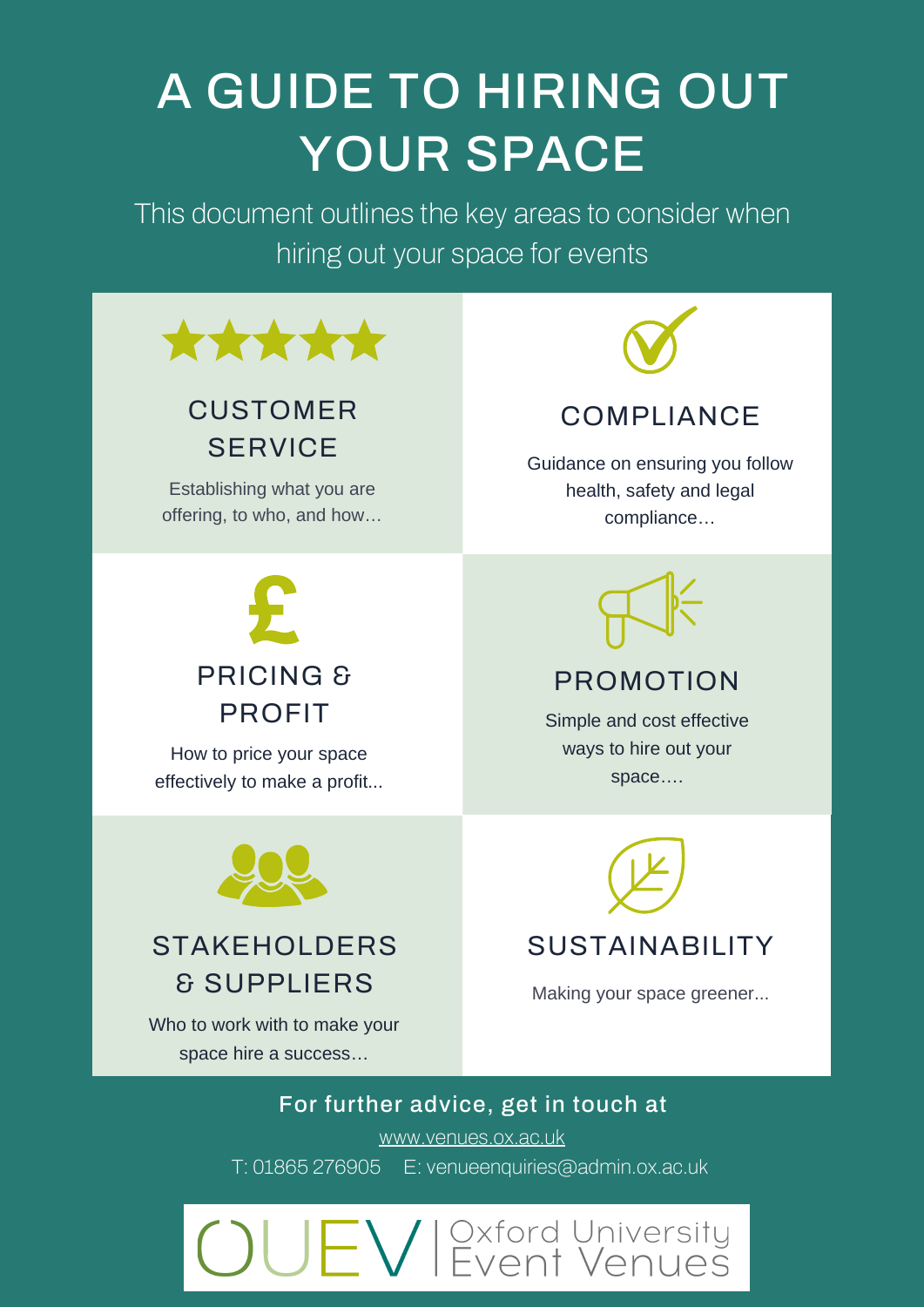

# CUSTOMER SERVICE

# Having a clear vision for your space hire venture and aligning your customer service with this will be key to success! Think about why, when, who you want to hire your space to, and what it is you are offering.

#### WHY?

Why do you want to hire out space as an event space? This may be to; increase space utilisation, generate revenue, host events that complement your core activities, or a combination of these factors. Whatever the objective, ensure this is clearly established and communicated to all your key stakeholders.

Consider speaking with Estates Services Space [Management](https://estates.admin.ox.ac.uk/space-information#/) team if you have excess space that could be reallocated, or shared with other parts of the University.

#### WHEN?

There will no doubt be times when your space is in use for your core activities so it is important to manage expectations with your stakeholders and customers by being clear about availability from the outset.

Likewise, once a space has been advertised as available, it is important to protect that availability. If you are balancing the two, it may be useful to have a prioritisation system in place to ensure the space is used in the most appropriate way.

#### WHO<sub>2</sub>

Who will your customers be? Will they be internal within the University, including Colleges, or are you happy to have external customers use your space? Are there particular types of events that your space best lends itself to and vice versa?

#### WHAT?

What are you offering? It is important to be detailed here. Customers will need to understand what space there is, how it is laid out, how many people it can accommodate, what facilities and equipment are available. Alongside this what support services are available? Can you change the setup to meet a customer's needs? Are you offering IT and AV support? Can you supply catering?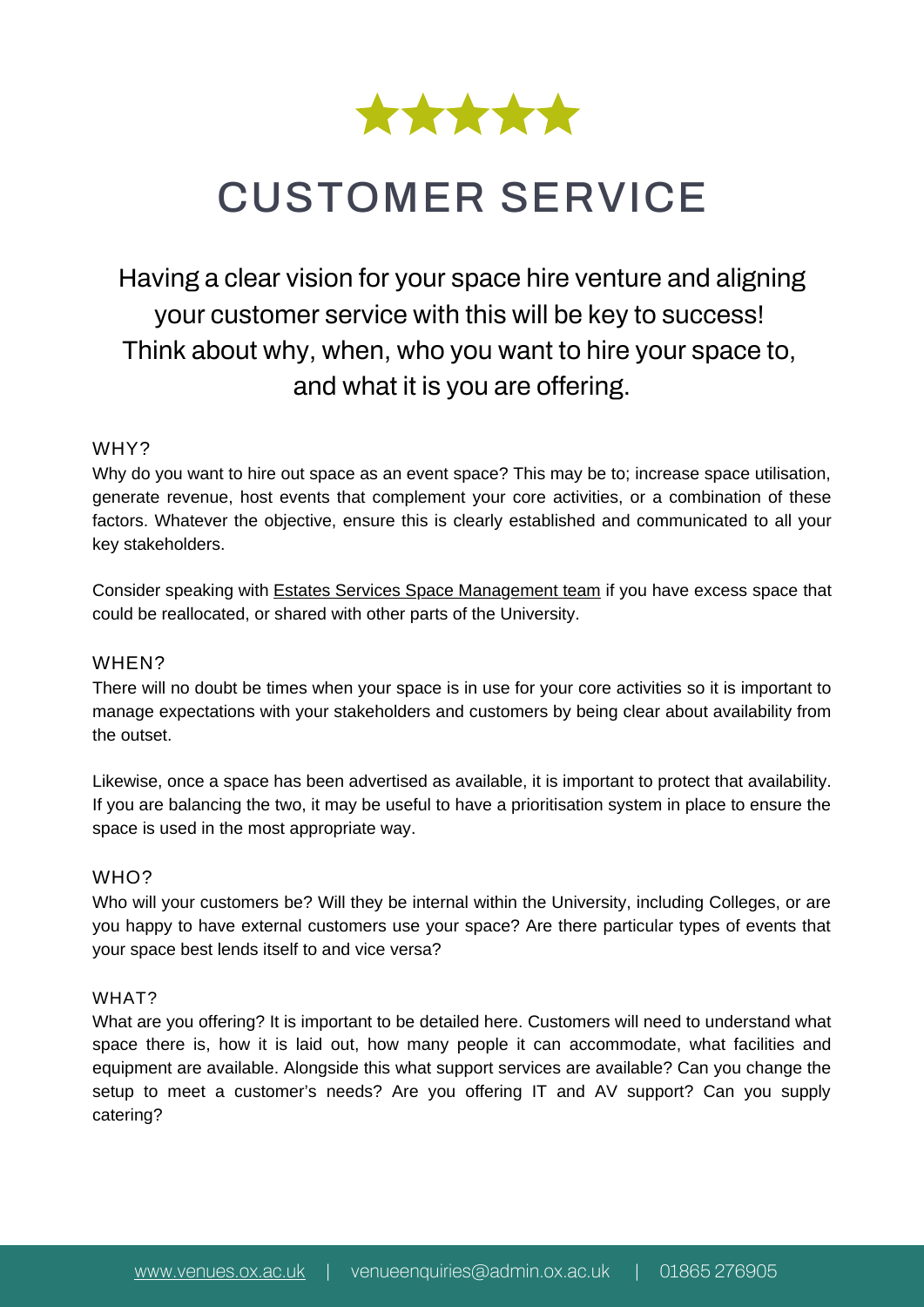

# CUSTOMER SERVICE

#### WHY?

Once you have established the above, ensure your team have a shared understanding of this and develop the processes needed in order to provide consistent customer service, and reliable management information so you can measure your success. For example:

- Booking process and system
- Provision of customer information
- Service level agreements
- Health, safety, and legal compliance documentation
- Stakeholder liaison processes
- Service delivery targets
- Feedback and review
- Customer service skills training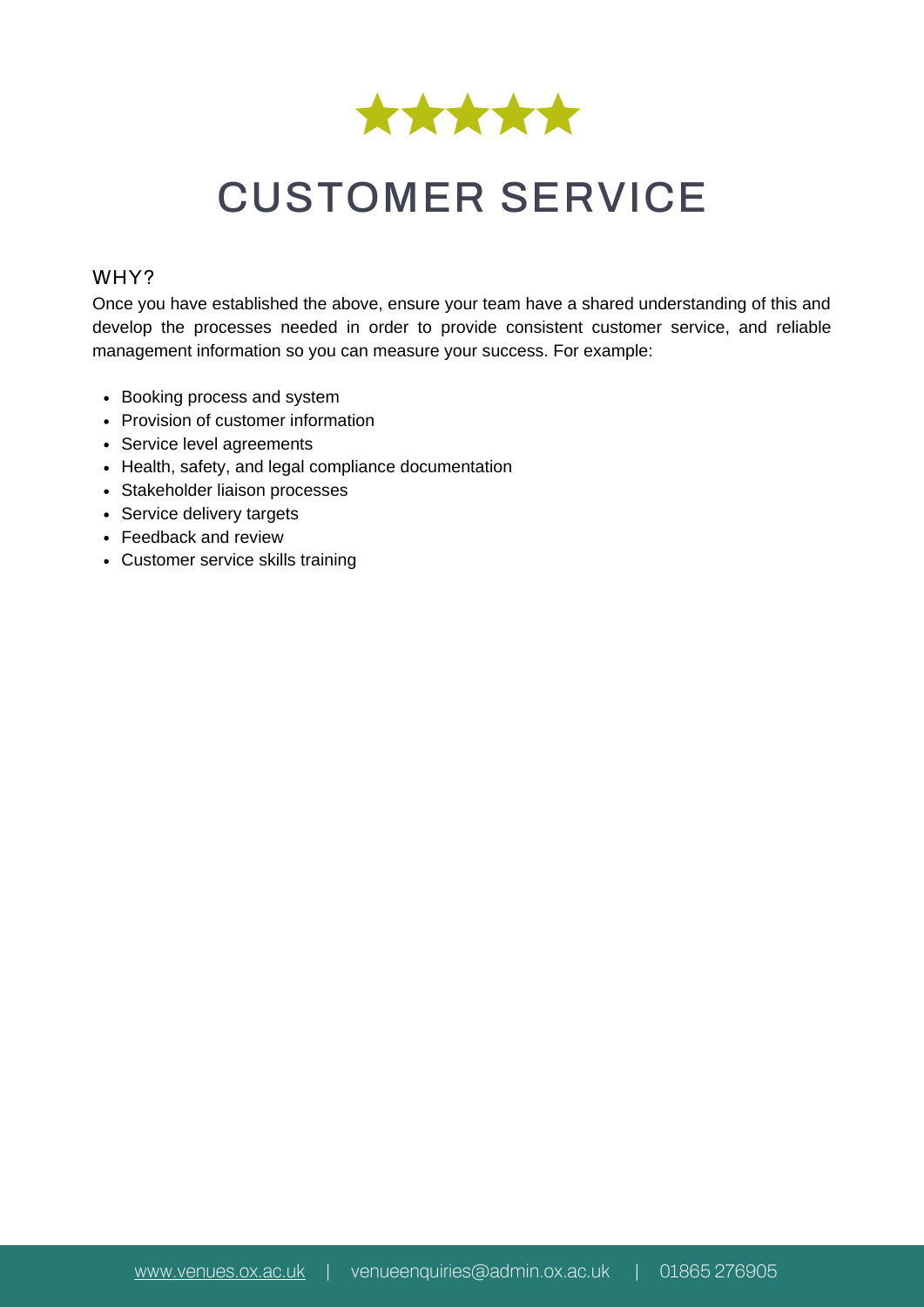

# It is critical that you ensure your space hire operation follows all the necessary health, safety, and legal compliance for the benefit of both you and your customers.

#### RISK ASSESSMENTS

You will need to ensure you have risk assessed the space for hosting events. If you use the services of any third parties they will need to do the same. Customers should also risk-assess the particular activities they will be undertaking in the space during the event.

There will be other health and safety specifics to consider, including the ongoing implications of the Covid-19 pandemic.

Ensure you liaise with your local facilities management and health and safety representatives, and contact the **[Safety](https://safety.admin.ox.ac.uk/home#/) Office** for further advice if required.

#### BOOKING CONTRACT AND TERMS AND CONDITIONS OF SPACE HIRE

There is a University-approved booking contract template along with terms and conditions of venue hire which are available from the Legal [Services](https://legal.admin.ox.ac.uk/home#/) Office. The LSO are happy to work with you to develop bespoke versions of these documents that suit your requirements.

By using the University approved documentation, you will also be covering:

- [Insurance](https://finance.admin.ox.ac.uk/insurance#/): for specific advice contact the Insurance Office
- Code of practice on Meetings and Events and Prevent duties: for specific advice contact the [Proctor's](https://www.proctors.ox.ac.uk/) Office
- Data Protection: for specific advice contact your Head of Administration and Finance or equivalent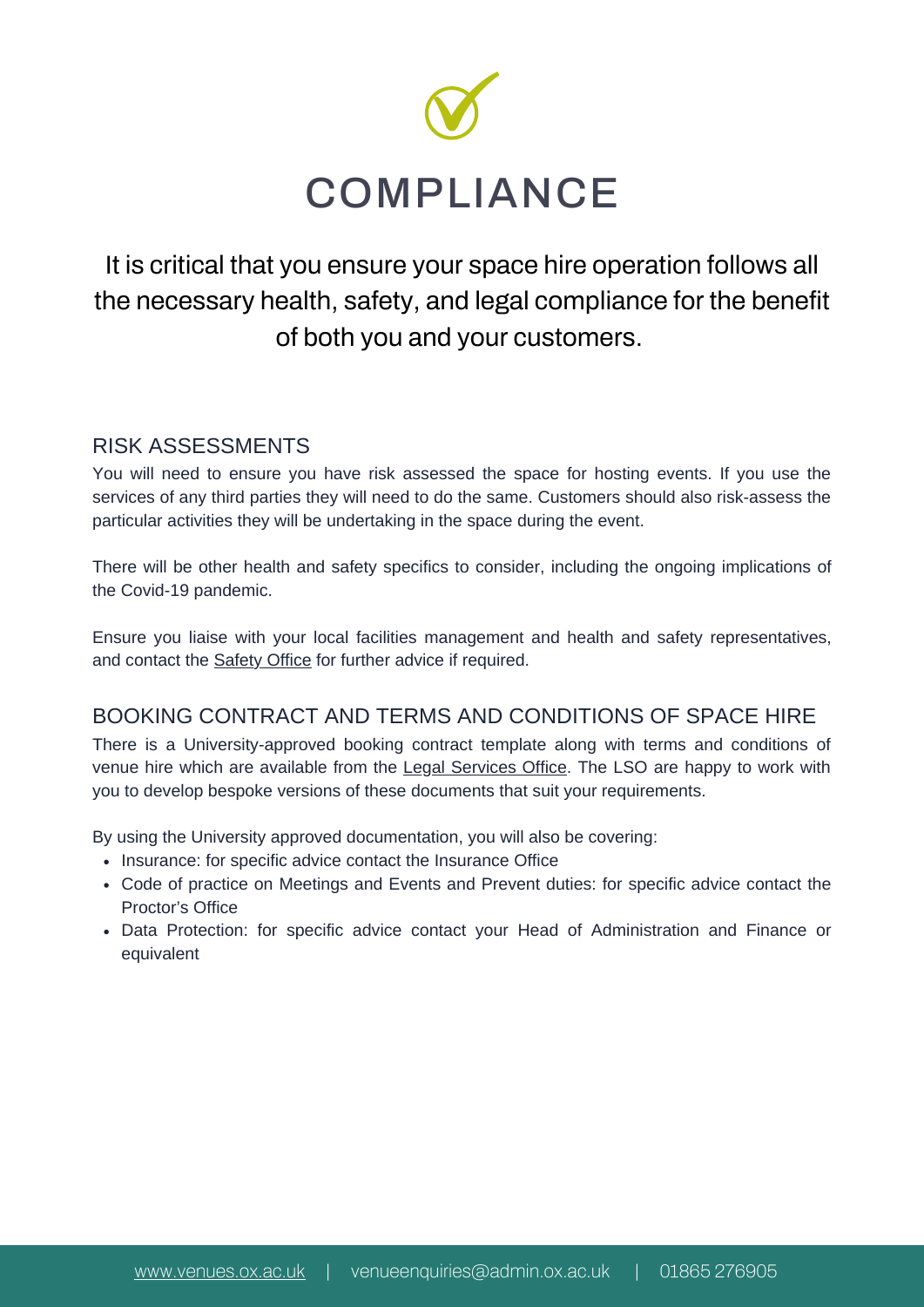

# PRICING & PROFIT

### Generating an income is likely to be one of the main reasons for hiring out your space. Develop a pricing strategy that helps you earn as much as possible.

#### COVER YOUR COSTS

Calculate how much it costs you to offer the space for hire including both building operating and staff costs along with any other overheads.

#### ALIGN WITH YOUR AVAILABILITY

Work out what the minimum occupancy of your space will be in order to break even, and then make a profit.

#### SET YOUR PROFIT MARGIN

Once you have covered your costs, it is up to you how much profit you want to generate. It is helpful to benchmark your space against other similar venues so you can compete effectively. Some of your spaces or specific events may be more profitable than others. Remember: the University has particular [regulations](https://finance.admin.ox.ac.uk/vat) about VAT and you will need to know when this should and should not be applied to your prices.

#### PSYCHOLOGY OF PRICING

To make your space attractive to customers you need to price your offer accordingly. You may have some overheads that won't be attractive to a customer so embed those within the general hire charge. It may be helpful to consider bundling your pricing into a set fixed rate per person per day, called a day delegate rate.

#### DISCOUNTS AND COMPLIMENTARY SERVICES

Customers will ask for this so be prepared with what you are willing and can afford, to offer in the way of discounts or free of charge services to secure the booking.

#### WHERE IS THE MONEY GOING?

Once you know you are making a profit, you need to be clear about what this will be used for and account for it in your budgets.

#### REVIEW

Tweak as you go and conduct a thorough annual review of prices along with your target revenue and reflect this in your budgets. Be mindful of the Retail Price Index and any other factors affecting your costs such as staffing and VAT.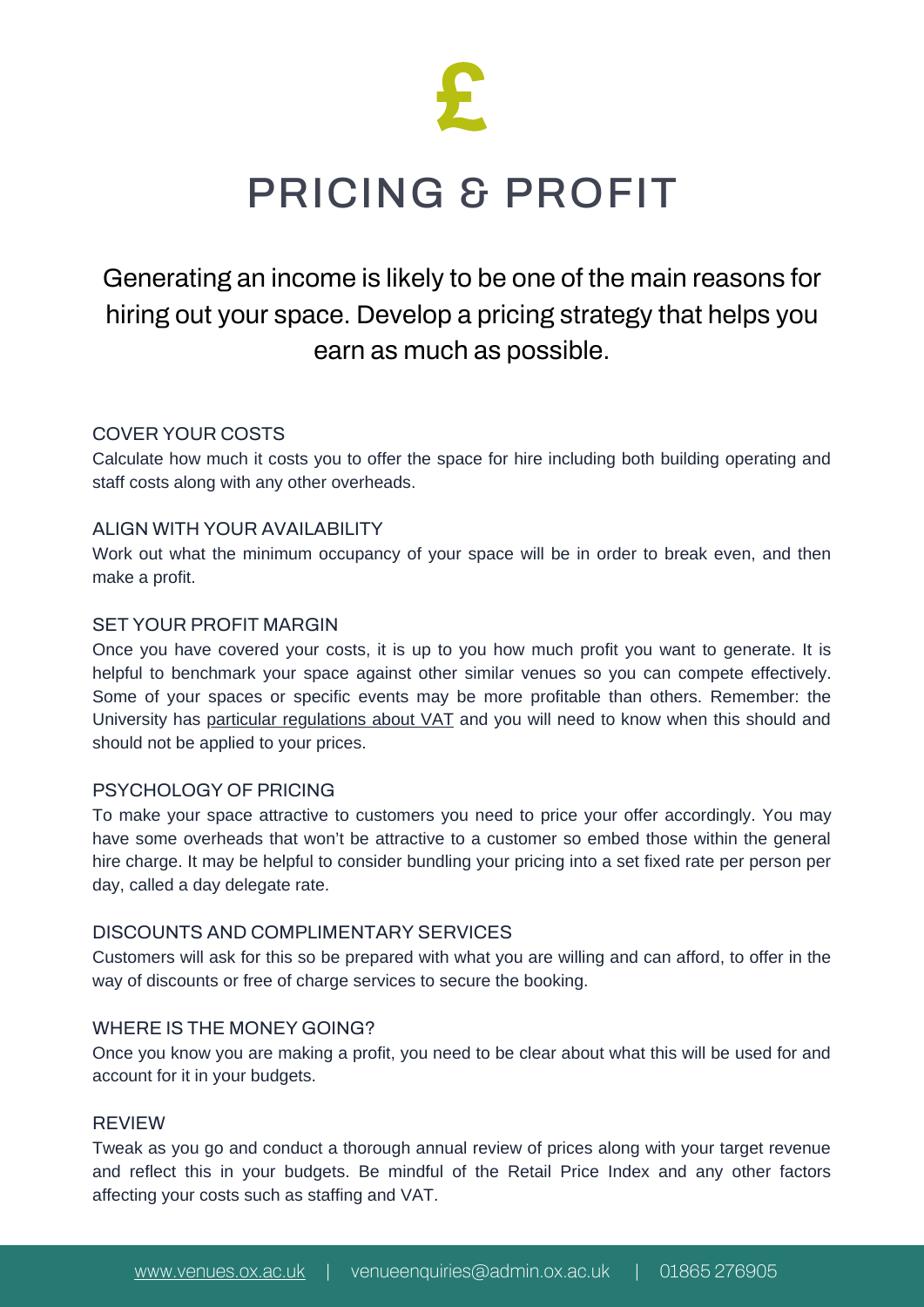

# PROMOTION

### Promoting your space to potential and current customers is key to spread the word about your offering and spark interest in using your services.

#### KNOW YOUR AUDIENCE

It is essential you understand who you are trying to reach, so spending time considering your potential customers, the type of events they are planning, and the solutions you can offer them will help you tailor any communications to them.

#### WHAT MAKES YOUR SPACE STAND OUT FROM THE CROWD?

Identifying your unique selling points will really help you communicate why customers should choose you! Perhaps it's the location, set up and decor, or technology facilities?

#### CONNECT WITH CUSTOMERS

Make sure there is somewhere on your website that has information about what you offer so customers can find you. Set up social media profiles to connect with local suppliers and events professionals, and share images of your space.

#### SHARE YOUR FEEDBACK!

Build up a bank of testimonials from customers and add these regularly to your site.

#### SHOUT ABOUT YOUR SPACE

Piggyback off any existing social media, newsletter, and other communication channels in your department to share news, updates, and information about your space.

#### GET INVOLVED

Consider joining [Conference](https://conference-oxford.com/) Oxford, the generic marketing agency for Departments and Colleges at Oxford. Make the most of free and low-cost websites to list your space on too.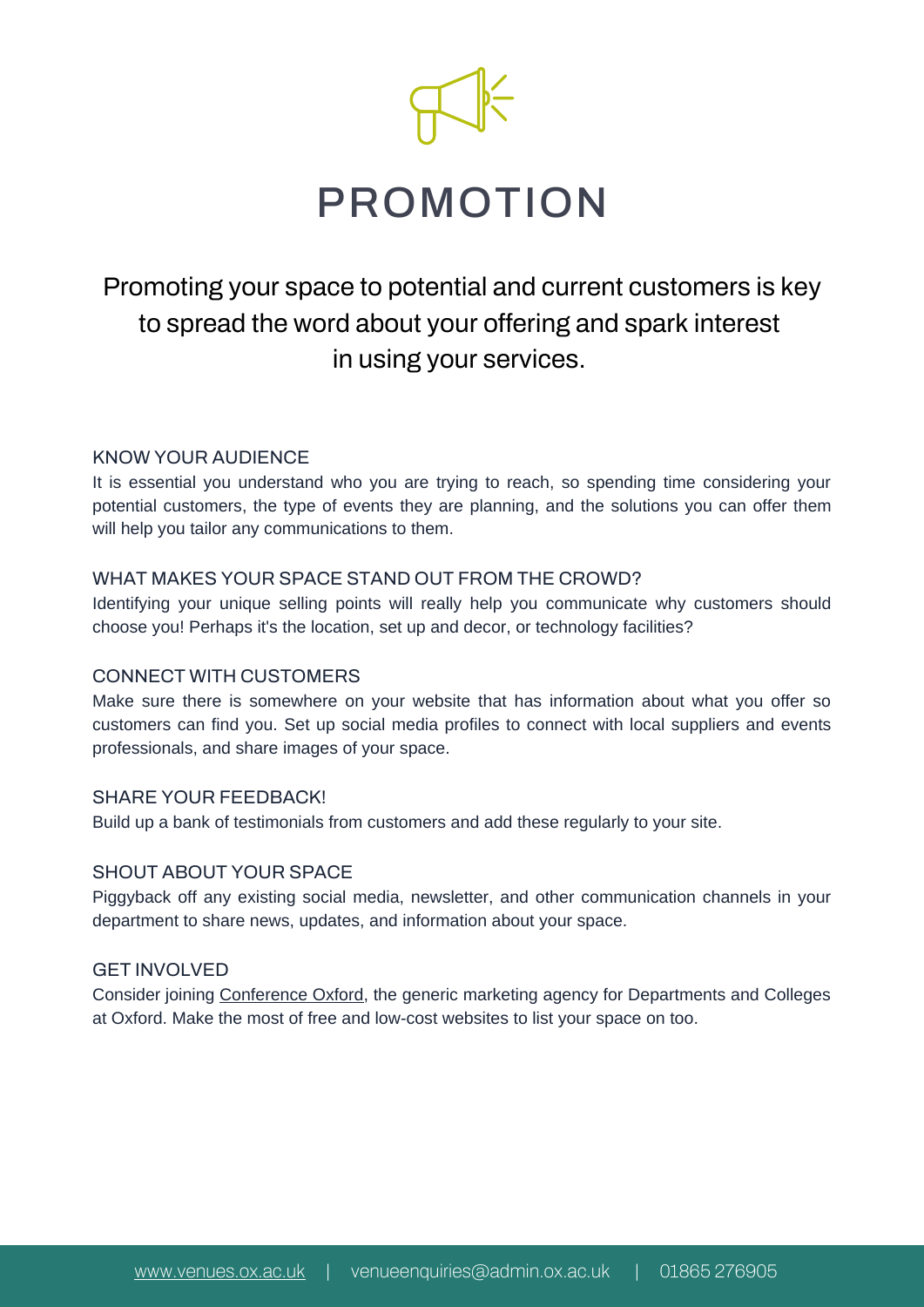

### Coordinate with the right suppliers and stakeholders as this will increase your chance of success

Below are some ideas for who this may include depending on your space and the services you intend on offering. You may have local representatives or need to consult with central services within the University:

- Facilities [Management](https://estates.admin.ox.ac.uk/facilities-management)
- Finance including [Insurance](https://finance.admin.ox.ac.uk/) and Tax
- [Safety](https://safety.admin.ox.ac.uk/home#/) Office
- Legal [Services](https://legal.admin.ox.ac.uk/home#/) Office
- [Proctor's](https://www.proctors.ox.ac.uk/) Office
- IT Services and/or external IT/AV [suppliers](https://www.it.ox.ac.uk/home#/)
- [Catering](https://estates.admin.ox.ac.uk/catering#/) supplier

Third-party suppliers, in particular, will also need to align with all health, safety, and legal compliance. It is also beneficial to put Service Level Agreements in place with your key stakeholders and suppliers.